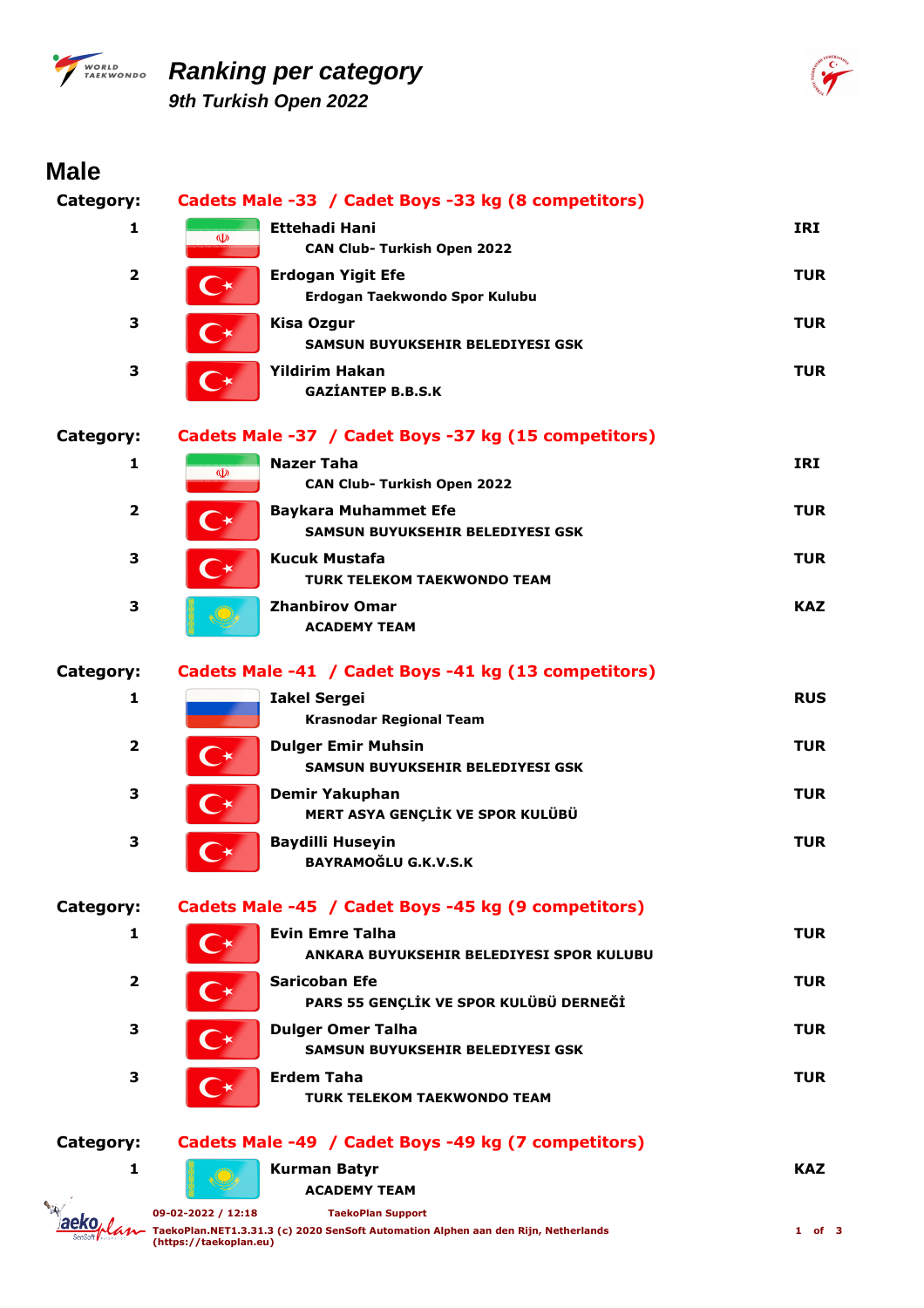

# *PWORLD* Ranking per category *9th Turkish Open 2022*



| <b>Male</b>             |                                              |                                                                                                                |            |
|-------------------------|----------------------------------------------|----------------------------------------------------------------------------------------------------------------|------------|
| Category:               |                                              | Cadets Male -49 / Cadet Boys -49 kg (7 competitors)                                                            |            |
| $\overline{2}$          | ◯★                                           | <b>Gurer Mehmet</b><br><b>TOKAT BELEDIYE PLEVNE SPOR KULUBU</b>                                                | <b>TUR</b> |
| 3                       |                                              | <b>Arduc Ahmet</b><br><b>FATSASPOR KULÜBÜ</b>                                                                  | <b>TUR</b> |
| 3                       | $\bullet$                                    | <b>Ozdemir Bora</b><br>PARS 55 GENÇLİK VE SPOR KULÜBÜ DERNEĞİ                                                  | <b>TUR</b> |
| <b>Category:</b>        |                                              | Cadets Male -53 / Cadet Boys -53 kg (5 competitors)                                                            |            |
| 1                       | $\curvearrowright$                           | <b>Cakir Nusret Efe</b><br>KUCUKCEKMECE YILDIZLAR GSK.                                                         | <b>TUR</b> |
| $\overline{\mathbf{2}}$ |                                              | <b>Coskungonul Bugra</b><br><b>EGO SPOR TEAM</b>                                                               | <b>TUR</b> |
| 3                       | $\mathbf{\Phi}$                              | Esmaeili Ghazi Mohammad Mahdi<br><b>CAN Club- Turkish Open 2022</b>                                            | <b>IRI</b> |
| 3                       | $\mathbb{C}^\star$                           | <b>Kilickap Samet Yigit</b><br>Antalya Gençlik Spor                                                            | <b>TUR</b> |
| <b>Category:</b>        |                                              | Cadets Male -57 / Cadet Boys -57 kg (4 competitors)                                                            |            |
| 1                       | $\bigcirc \star$                             | <b>Kilic Doruk</b><br>MERT ASYA GENÇLİK VE SPOR KULÜBÜ                                                         | <b>TUR</b> |
| $\mathbf{2}$            | $\mathsf{C}\star$                            | <b>Gunes Ahmet Yetis</b><br>PROF.IHSAN KOZ SPOR KULÜBÜ                                                         | <b>TUR</b> |
| 3                       | $\Gamma\star$                                | <b>Calit Firat Baris</b><br><b>Polat Spor Kulubu</b>                                                           | <b>TUR</b> |
| 3                       |                                              | <b>Karabek Mehmet Furkan</b><br>REAKSİYON GENÇLİK SPOR VE İZCİLİK KULÜBÜ DERNEĞİ                               | <b>TUR</b> |
| <b>Category:</b>        |                                              | Cadets Male -61 / Cadet Boys -61 kg (4 competitors)                                                            |            |
| 1                       |                                              | <b>Chekalin Aleksandr</b><br><b>Krasnodar Regional Team</b>                                                    | <b>RUS</b> |
| 2                       |                                              | Ceylan Ahmet Bogachan<br>ANKARA BUYUKSEHIR BELEDIYESI SPOR KULUBU                                              | TUR        |
| 3                       |                                              | <b>Gul Ahmet Arif</b><br>ANKARA BUYUKSEHIR BELEDIYESI SPOR KULUBU                                              | TUR        |
| 3                       |                                              | <b>Altun Eymen Murad</b><br><b>SERAP</b>                                                                       | <b>TUR</b> |
| Category:               |                                              | Cadets Male -65 / Cadet Boys -65 kg (5 competitors)                                                            |            |
| 1                       |                                              | <b>Uzun Hamza</b><br><b>KORFEZ GENCLERBIRLIGI SK</b>                                                           | <b>TUR</b> |
| 2                       |                                              | <b>Donmez Ege Arda</b><br>SAMSUN POLIS GÜCÜ S.K                                                                | TUR        |
|                         | 09-02-2022 / 12:18<br>(https://taekoplan.eu) | <b>TaekoPlan Support</b><br>TaekoPlan.NET1.3.31.3 (c) 2020 SenSoft Automation Alphen aan den Rijn, Netherlands | $2$ of 3   |